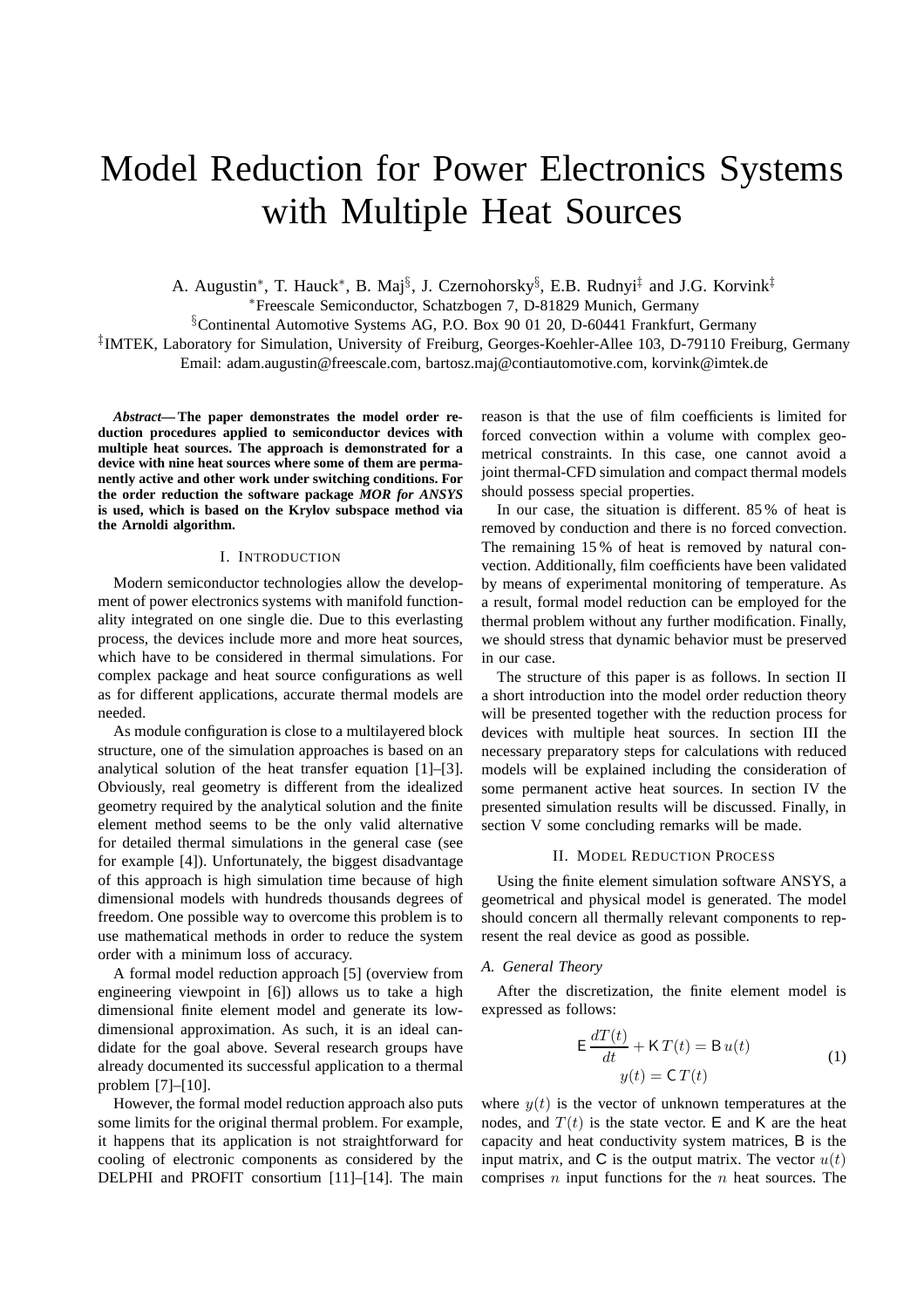output matrix specifies particular linear combinations of temperatures which are of interest to an engineer. The system matrices as well as the load vectors have been read from ANSYS binary \*.full and \*.emat files. Model reduction is performed in the Laplace domain, that is, for the transfer function of eq. (1)

$$
H(s) = C\left(sE + K\right)^{-1}B\tag{2}
$$

and it is based on an assumption that there exists a lowdimensional subspace V that accurately enough captures the dynamics of the state vector  $T(t)$ 

$$
T(t) = Vz(t).
$$
 (3)

Obviously,  $z(t)$  indicates here the state vector of the reduced system. To generate the low-dimensional subspace V we expand eq. (2) around the Laplace variable  $s_0 = 0$  and then we use implicit moment matching via the Krylov subspace method. Finally, for the reduced system we obtain

$$
\mathsf{V}^{\mathsf{T}} \mathsf{E} \,\mathsf{V} \,\frac{dz(t)}{dt} + \mathsf{V}^{\mathsf{T}} \,\mathsf{K} \,\mathsf{V} \, z(t) = \mathsf{V}^{\mathsf{T}} \,\mathsf{B} \, u(t) \ny(t) = \mathsf{C} \,\mathsf{V} \, z(t).
$$
\n<sup>(4)</sup>

## *B. Reduction Process for Multiple Heat Sources*

In order to generate the reduced model with multiple heat source devices the right strategy has to be chosen. For example, for applications under switching conditions in kHz range, model generation for each particular switching event is not practicable, since for the description of only few second response, hundreds of load steps are needed. Fortunately, the input function in eq. (1) does not take part during model reduction process and can be passed to the reduced model in eq. (4) without changes. This means that provided we have split the load to the product of  $\bf{B}$  and  $u$ , for each particular heat source only one load step has to be generated. Switching conditions can be implemented afterwards by applying pulsed input functions to the reduced model. This procedure allows a very comfortable control on the input function characteristics without any additional model order reduction runs.

As a demonstration, we have chosen a device with nine heat sources. In Fig. 1 the finite element model of the investigated device is shown. Since the printed circuit board with the heat sink is much bigger than the package only the much more interesting section around the investigated devices (together with the package) is shown. The device is assembled in a package with an exposed lead frame. This allows a direct connection between the package and the heat sink, which is protruded from the bottom side to the top surface of the board. Fig. 2 indicates schematically the die in a top view with all nine investigated heat sources. Five of them are permanently active, the other four sources are dynamically switched on and off. In principle, only five load steps could be generated, as all the permanent sources could be joined with each other. However, we have generated nine separate load steps for each heat source to



Fig. 1. ANSYS model of a power device placed on PCB with a heat sink. To have a view on the die, the enclosing mold compound has been removed



Fig. 2. Schematical top view of the die. Five heat sources are permanent active. The other four heat sources work under switching conditions. The dots indicate the positions of two build-in sensors which are used for model verification and result presentation

allow the change in the amount of power dissipation within the five permanent active heat sources individually.

If the power dissipation is set to 1 W during the load generation, the effective power dissipation in the reduced model can be controlled by the amplitude of the input function. Obviously, using this method the input functions for five heat sources are constant functions  $f_i(t) = P_i$ with  $i = 1, \ldots, 5$  and the effectively dissipated power  $P_i$ . The input functions for the dynamic heat sources are pulse functions as shown schematically in Fig. 3 with  $f_j(t)$  =  $P_j \tcdot f_{pulse,j}(t), j = 6, \ldots, 9$  and the amplitudes  $P_j$ . In order to draw a distinction between the input functions  $f_{pulse,i}(t)$  in Fig. 3 both functions are scaled. Finally, the input matrix B is a  $m \times 9$  matrix, with m as the order of the reduced model.

Because of the special operation mode of *MOR for ANSYS* [16] all boundary conditions are taken from the first load step file, therefore these conditions must be set only for the first load step besides the definition of power dissipation for the first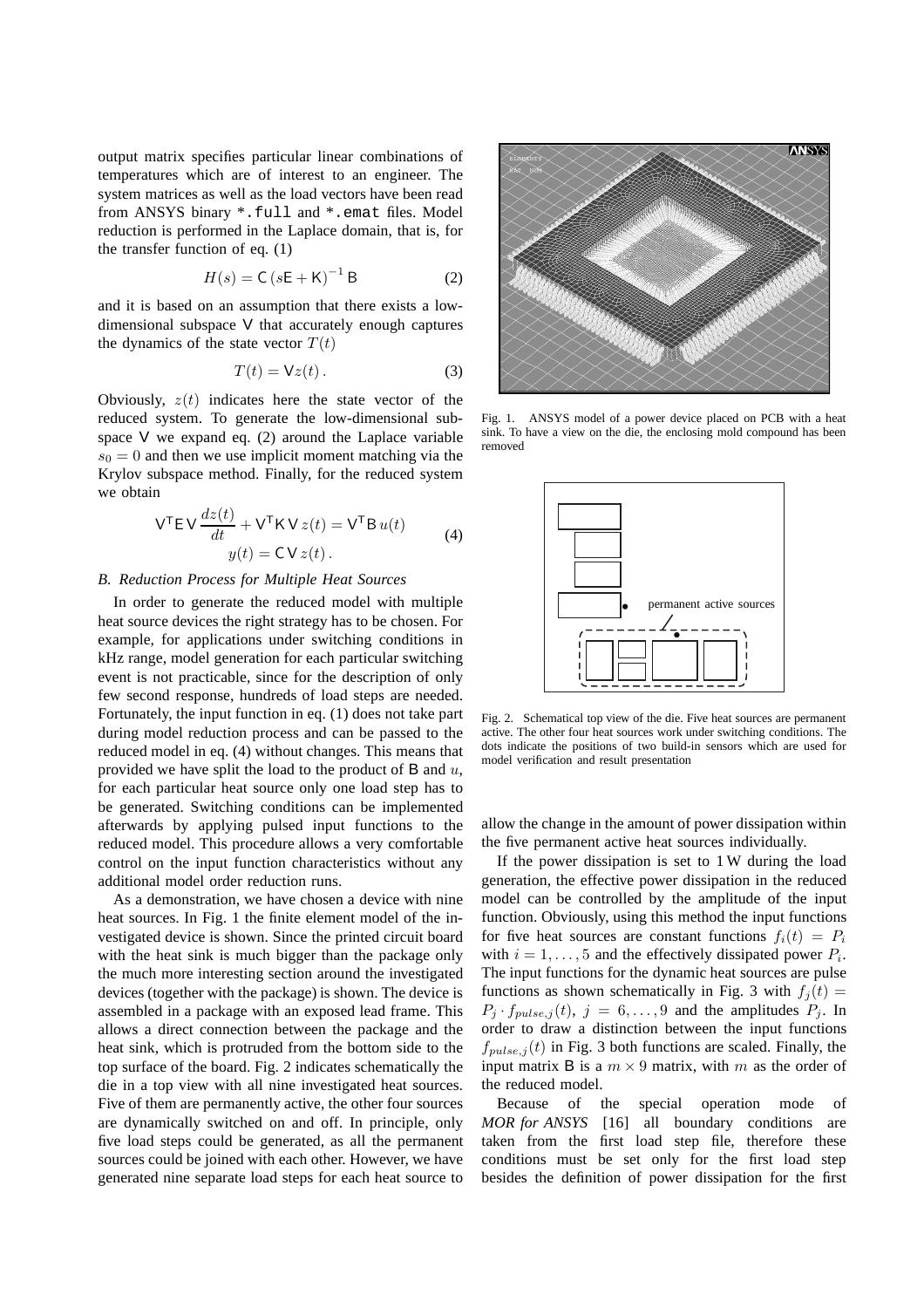

Fig. 3. Schematical view of the input functions for transient simulations. Two heat sources are using the function (solid) with 0.4 s period and the other two use the 0.8 s period function (dashed). The amplitudes are adjusted later to appropriate values

heat source. For the remaining eight load steps, only a particular source (two until nine) was active in each load generation step. Finally, nine load step files are created by ANSYS: file1.full (convection and only source one is on with  $P = 1$  W), file2.full (only source two is on with  $P = 1$  W), file3.full (only source three is on with  $P = 1$  W), and so on until nine. As was mentioned before, the dynamic state of the four transient heat sources will be implemented later, simply by the use of the pulsed input function as shown in Fig. 3. In order to begin the reduction process all output positions (nodes in the finite element model) must be set, for which the temperature will be monitored, as well. Using all generated files and the information about the outputs, the reduction process can be performed with *MOR for ANSYS*.

## III. PREPARATORY STEPS

At the beginning of the simulation process, on one hand, the decision about the order of the reduced model must be made as well as, on the other hand, the heat generation of the permanent heat sources must be considered.

# *A. Model Order Estimation*

Implicit moment matching does not have global error estimates. In order to determine the dimension of the reduced model, we suggest to use a local error estimate at some frequency that is roughly inversely proportional to the rise time. Fig. 4 displays logarithm of the relative error for three frequencies, 0.1 Hz, 1 Hz and 10 Hz. We define the relative error as

$$
\left| \frac{H_{full}(f) - H_{red}(f)}{H_{full}(f)} \right| \tag{5}
$$

with  $H$  as transfer functions of the reduced and full system.

As the expansion point was zero, then the higher the frequency the slower the convergence. The error of 1 % can be approximated by first fifty generalized states at 0.1 Hz. At 1 Hz the error of 1 % can be reached at the dimension of 100, first. Based on these results, we chose the order of



Fig. 4. Local error estimation for the reduced model depending on the frequency and model order

the reduced model as 100. For this dimension, we can keep the accuracy form zero up to 1 Hz within 1 % using the expansion point  $s_0 = 0$  for the model reduction process, what is enough for the application in question.

### *B. Consideration of Permanent Heat Sources*

To perform transient calculations with permanent heat sources one have to shift the pulse inputs (necessary for the dynamic sources) by a sufficient time in order to reach the steady state caused by all permanent sources as shown in Fig. 5. As soon as this state is reached, the pulsed heat sources can be activated. In terms of simplicity, we start here with 2000 s to make sure that the steady state is reached. In reality the steady state is reached much faster.



Fig. 5. Temperature rise on one output showing the consideration of the permanent active heat sources. To be certain for a steady state and in terms of simplicity, all pulse functions for the dynamic heat sources are shifted by 2000 s

## *C. Model Verification by Measurements*

Since the investigated device contains several build-in temperature sensors distributed over the entire die surface, we have used seven of them to verify the finite element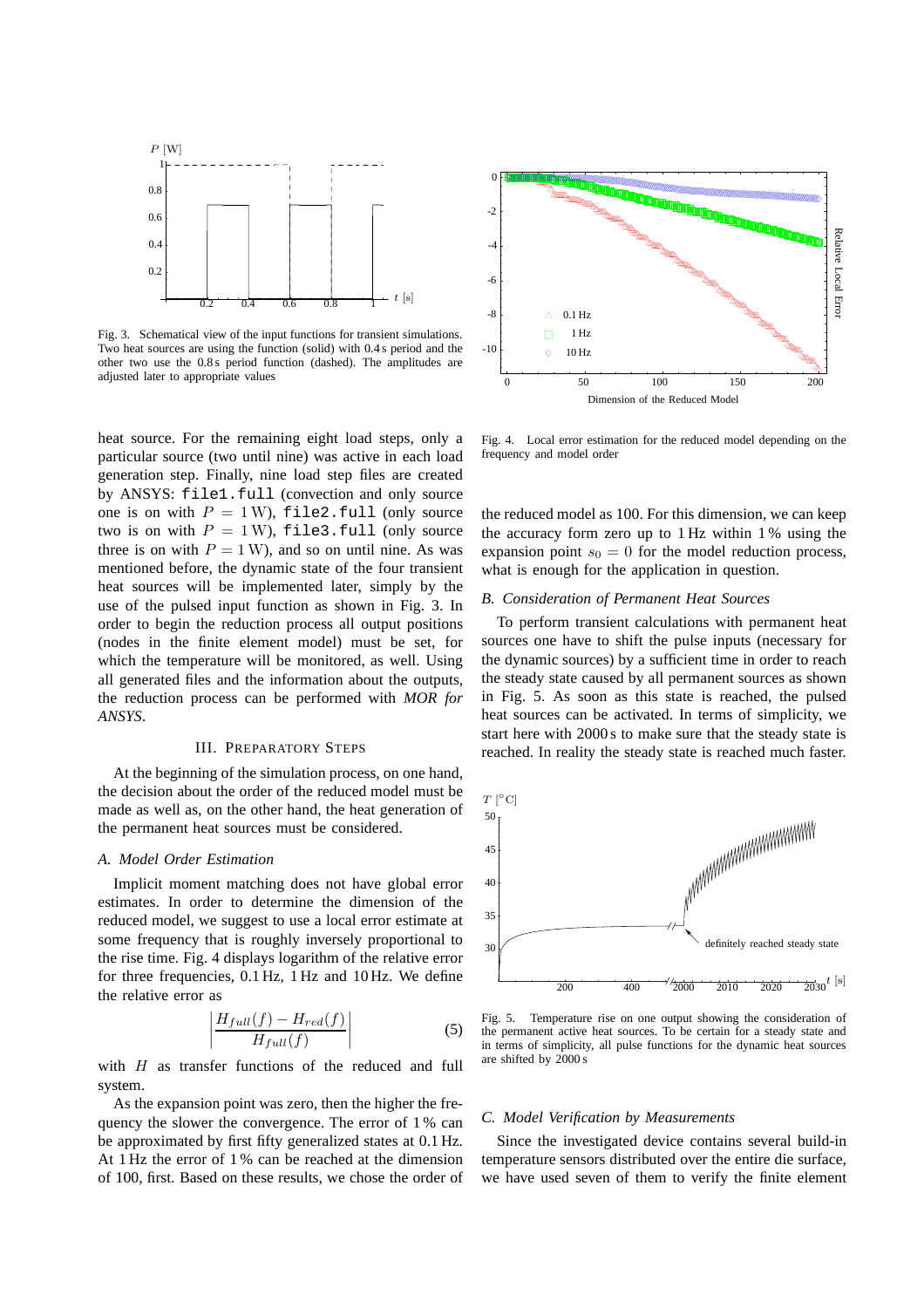model. First, all sensors have been calibrated separately. Using this calibration approach we estimated an accuracy of 3 % for the steady state. Using the calibrated model, transient measurements and simulations with the reduced model were done.

# IV. RESULTS

First, we show here the improvements in time consumption using the reduced model for transient simulations. In ANSYS for a transient simulation with 15 s duration time and a pulse period of 0.4 s, at least 38 load steps are needed. Therefore, transient simulation with very bad accuracy due to high numerical errors during integration in time needs at least 874 s of runtime. The entire calculation with the reduced model, including the model reduction process and a time vector with 4100 time steps, needs 158 s of runtime, from which 150 s take for the model reduction and 8 s for transient integration. Note that integration of the full model (with 104346 nodes) in ANSYS for 4100 time steps would take about 26 hours.

For the presentation of the results we chose two sensors/outputs. As can be seen in Fig. 2 one build-in sensor is placed near the permanent active heat source and the other in the vicinity of a dynamic source. In Fig. 6 the results for these two sensors/outputs are shown. Solid lines show the simulation results, dots and the dashed line show the equivalent measurements. The output curve of the left



Fig. 6. Temperature rise caused by four dynamic heat source with two different input functions as well as by five permanent active sources at  $T_{amb} = 25$  °C. Solid lines indicate the simulation results of the reduced model with order 100. Dots (left sensor in Fig. 2) and the dashed line show transient thermal measurements. Time scale is shifted to the begin of the pulsed input functions

sensor shows very high gradients, caused by the vicinity to the dynamic heat sources. The measurements at this sensor are indicated by dots. Since the distance of the other sensor to the dynamic sources is much larger, the gradients here are much lower. On both solid curves, the switching times of the particular sources can be seen very good. However, the left sensor shows these switching activities much more pronounced. The measurements (dots and dashed line)

show a small difference that can be explained by both measurement errors and approximations made during the finite element modeling of the original high dimensional model. Nevertheless, a very good correlation with the simulated results can be observed.

# V. CONCLUSIONS

In this paper, we have shown the application of the model order reduction method for a power device with multiple heat sources. The treatment of two different heat sources (permanently active and dynamic sources) was explained. Using complex measurements, the temperature was monitored with several build-in temperature sensors on the die, in order to verify the finite element model. All simulation results, for steady state and transient conditions, show very good correlations with measurements.

Depending on the frequency of input functions, the order of the reduced model can be reduced down to 100. However, for faster switching conditions multiple expansion points should be used, in order to keep the dimension of the reduced model applicable.

#### **REFERENCES**

- [1] A. Augustin, A. Kostka, and B. Maj: "Two-dimensional temperature fields in ASICs for multiple heat sources of arbitrary power dissipation derived from conformal mapping theory", *THERMINIC Proceedings*, 2005, pp. 17-24
- [2] J. M. Dorkel, P. Tounsi, and P. Leturcq: "Three-dimensional thermal modeling based on the two-port network theory for hybrid or monolithic integrated power circuits", *IEEE Transactions on Components Packaging and Manufacturing Technology Part A*,vol. 19, , 1996, pp. 501-507
- [3] Z. Khatir, S. Carubelli, and F. Lecoq: "Real-time computation of thermal constraints in multichip power electronic devices", *IEEE Transactions on Components and Packaging Technologies*,vol. 27, 2004, pp. 337-344
- [4] A. Ammous, S. Ghedira, B. Allard, H. Morel, and D. Renault: "Choosing a thermal model for electrothermal simulation of power semiconductor devices", *IEEE Transactions on Power Electronics*,vol. 14, 1999, pp. 300-307
- [5] A. C. Antoulas, D. C. Sorensen: "Approximation of large-scale dynamical systems: An overview", *Applied Mathematics & Computer Science 11*, (5) 2001, pp. 1093-1121
- [6] E. B. Rudnyi, J. G. Korvink: "Review: Automatic Model Reduction for Transient Simulation of MEMS-based Devices", *Sensors Update v. 11*, 2002, pp. 3-33
- [7] T. Bechtold, E. B. Rudnyi, and J. G. Korvink: "Automatic generation of compact electro-thermal models for semiconductor devices", *IEICE Transactions on Electronics*, vol. E86C, 2003, pp. 459-465
- [8] L. Codecasa, D. D'Amore, and P. Maffezzoni: "Compact modeling of electrical devices for electrothermal analysis", *IEEE Transactions on Circuits and Systems I-Fundamental Theory and Applications*,vol. 50, 2003, pp. 465-476
- [9] L. Codecasa, D. D'Amore, and P. Maffezzoni: "An Arnoldi based thermal network reduction method for electro-thermal analysis", *IEEE Transactions on Components and Packaging Technologies*, vol. 26, 2003, pp. 186-192
- [10] Y.-J. Yang, C.-C. Yu: "Extraction of heat-transfer macromodels for MEMS devices", *Micromech. Microeng*, 14, 2004, pp. 587-596
- [11] H. I. Rosten, C. J. M. Lasance, and J. D. Parry: "The world of thermal characterization according to DELPHI – Part I: Background to DELPHI", *IEEE Transactions on Components Packaging and Manufacturing Technology Part A*, vol. 20, 1997, pp. 384-391